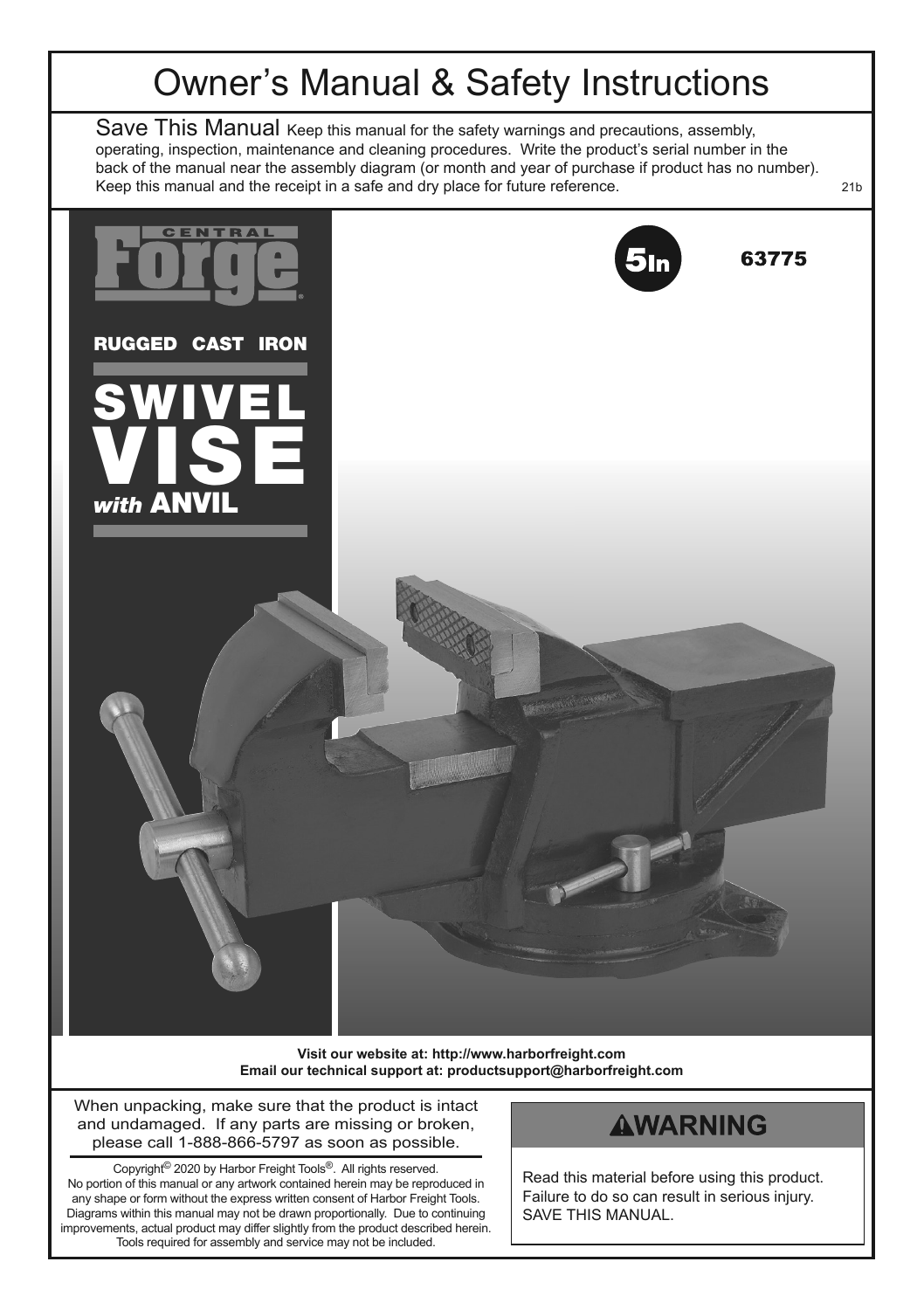#### **Specifications**

| Onening | laximum<br>5" |
|---------|---------------|
| `ize∶   | x 3"          |

#### **Important Safety Information**

- 1. Mount before use according to these instructions. Improper mounting can create hazards.
- 2. Wear ANSI-approved safety goggles and heavy-duty work gloves during mounting and use.
- 3. Keep work area clean and well lit.
- 4. Keep bystanders out of the area during use.
- 5. Before drilling holes, check for hidden utility lines in drilling path.
- 6. Do not use when tired or when under the influence of alcohol, drugs or medication.
- 7. This product is not a toy. Do not allow children to play with or near this item.
- 8. Use as intended only.
- 9. Inspect before every use; do not use if parts are loose or damaged.
- 10. Do not exceed listed weight capacity. **Be aware of dynamic loading!** Sudden load movement may briefly create excess load causing product failure.
- 11. Maintain product labels and nameplates. These carry important safety information. If unreadable or missing, contact Harbor Freight Tools for a replacement.
- 12. When working with the Anvil, do not strike with a hardened tool. It could chip the Anvil and/or the tool.
- 13. Damage could occur to your vise and/or workpiece if you overtighten the Handle.

# **SAVE THESE INSTRUCTIONS.**

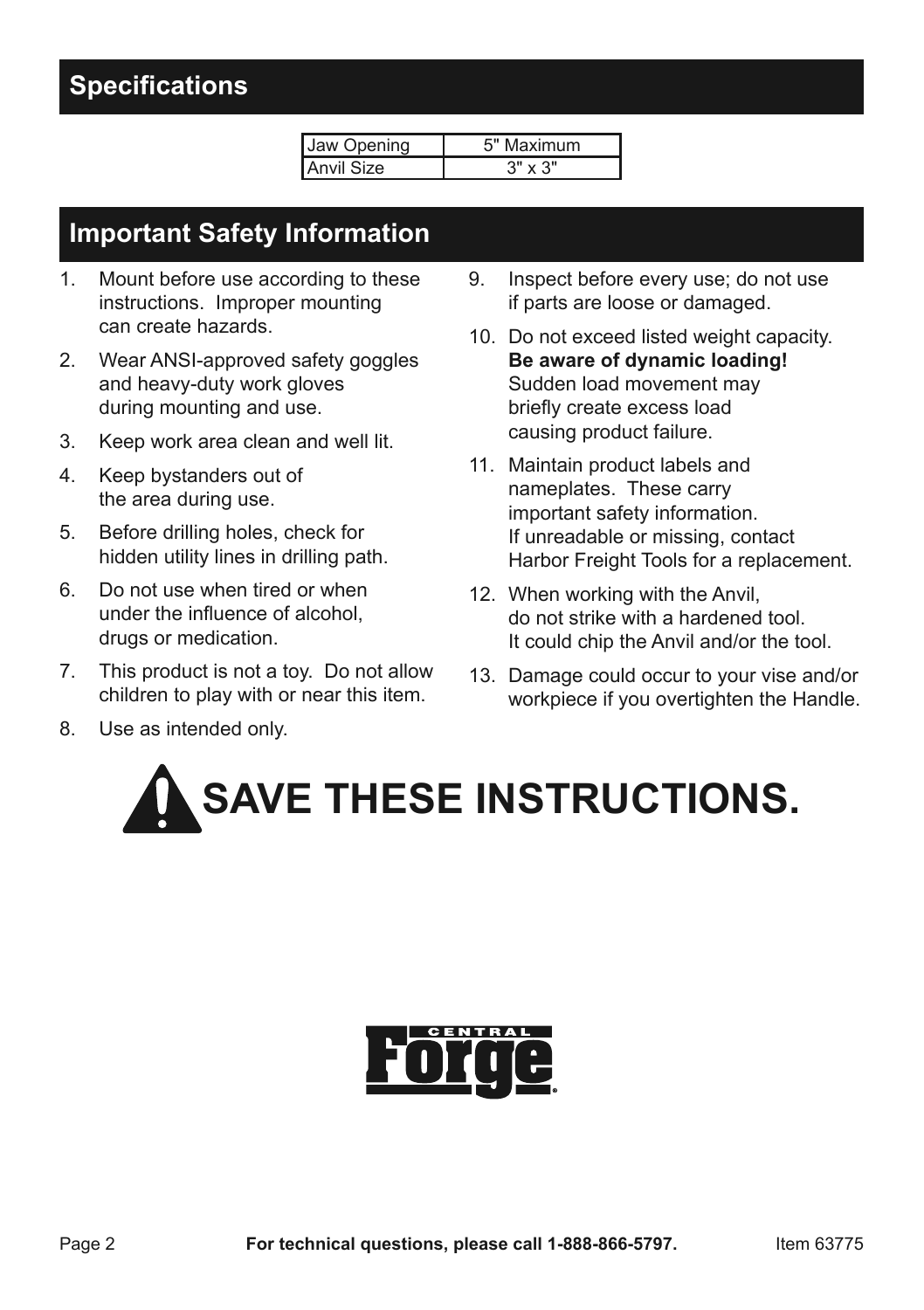### **Mounting Instructions**

- 1. Use the mounting holes on the Base as a template to mark drill points. Set the Vise flat on the workbench so that the mounting holes are positioned as desired. With a pencil, mark the points at which to fasten the Vise onto the workbench. Set the Vise aside.
- 2. Drill holes of the appropriate size (where previously marked with a pencil) through the top of the workbench.

#### **AWARNING! TO PREVENT SERIOUS INJURY:** Before

drilling holes, check for hidden electrical wires or cords in drilling path.

## **Operation Instructions**

- 1. Loosen the two Base Handles to allow the Base to pivot. Tighten the Base Handles before working.
- 2. Turn the Handle counterclockwise to open the Jaws of the Vise.

3. Carefully set the Base with the Mounting Holes corresponding to the holes previously drilled through the top of the workbench.

**Note:** Mounting bolt diameter should fit mounting holes. Mounting bolt length is based on workbench thickness.

- 4. Insert hardened steel bolts (not provided), of the appropriate diameter and length, downward through the Base and the workbench. Secure the mounting bolts with the appropriate washers and nuts.
- 3. Place the workpiece inside the Jaws.
- 4. Tighten Jaws against the workpiece by turning the Handle clockwise until it is held securely inside the Jaws.

#### **Maintenance**

- 1. Keep the moving parts lubricated. Wipe off any lubricant on the Handles and Jaws.
- 2. Keep the Jaws clean.
- 3. The jaws can be removed for cleaning and are replaceable. Each is held on by two cap screws.
- 4. Check and tighten the mounting screws/bolts to be sure the vise has not loosened from its mounting.

## **PLEASE READ THE FOLLOWING CAREFULLY**

THE MANUFACTURER AND/OR DISTRIBUTOR HAS PROVIDED THE PARTS LIST AND ASSEMBLY DIAGRAM IN THIS DOCUMENT AS A REFERENCE TOOL ONLY. NEITHER THE MANUFACTURER OR DISTRIBUTOR MAKES ANY REPRESENTATION OR WARRANTY OF ANY KIND TO THE BUYER THAT HE OR SHE IS QUALIFIED TO MAKE ANY REPAIRS TO THE PRODUCT, OR THAT HE OR SHE IS QUALIFIED TO REPLACE ANY PARTS OF THE PRODUCT. IN FACT, THE MANUFACTURER AND/OR DISTRIBUTOR EXPRESSLY STATES THAT ALL REPAIRS AND PARTS REPLACEMENTS SHOULD BE UNDERTAKEN BY CERTIFIED AND LICENSED TECHNICIANS, AND NOT BY THE BUYER. THE BUYER ASSUMES ALL RISK AND LIABILITY ARISING OUT OF HIS OR HER REPAIRS TO THE ORIGINAL PRODUCT OR REPLACEMENT PARTS THERETO, OR ARISING OUT OF HIS OR HER INSTALLATION OF REPLACEMENT PARTS THERETO.